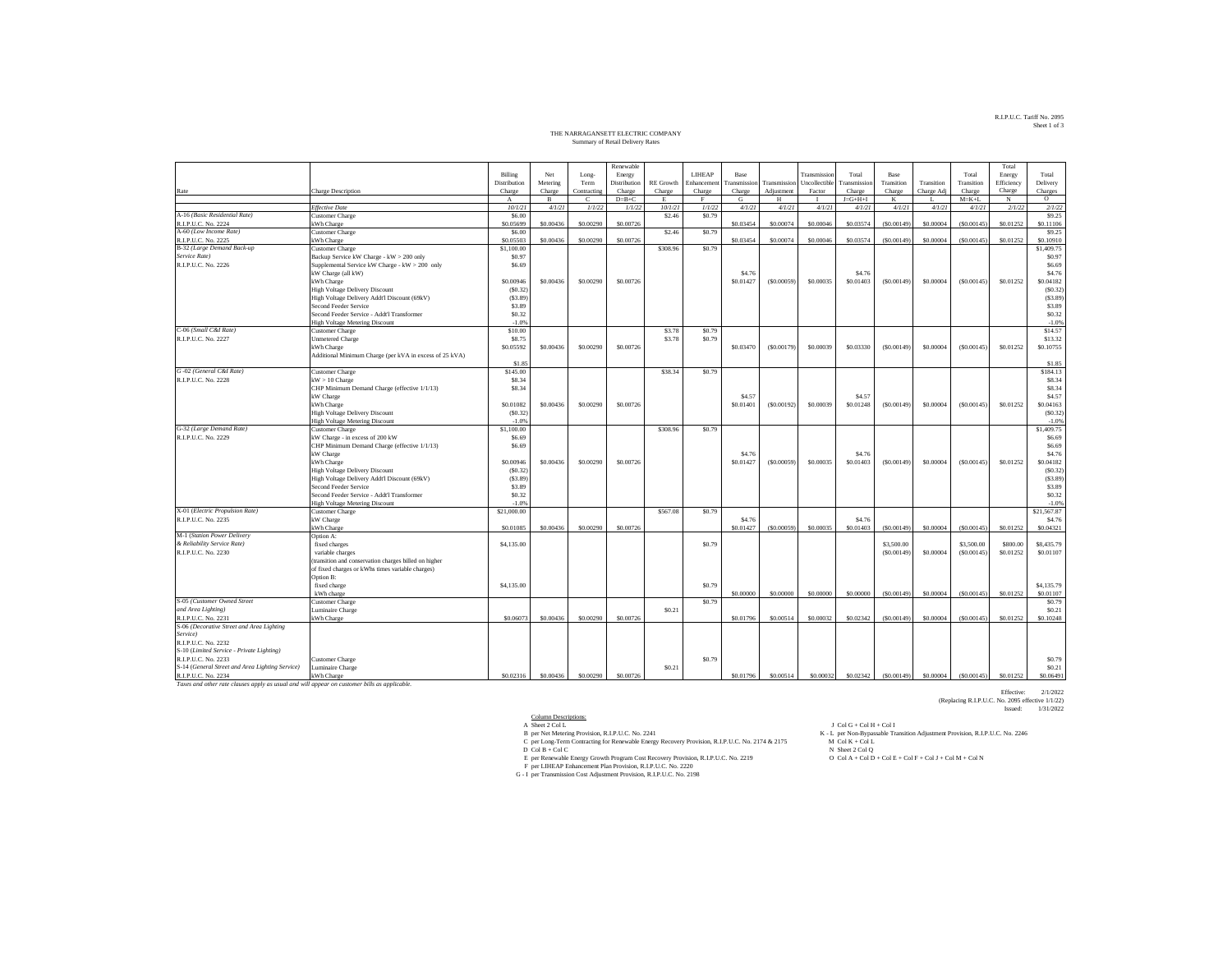## THE NARRAGANSETT ELECTRIC COMPANY THE NARRAGANSETT ELECTRIC COMPANY Summary of Retail Delivery Rates

|                                                                                              |                                                                         |                      |             |                       |           |                |            |              |               | Arrearage  | Low-Income |             |                      | Energy      | System      |            | EE            | Total      |
|----------------------------------------------------------------------------------------------|-------------------------------------------------------------------------|----------------------|-------------|-----------------------|-----------|----------------|------------|--------------|---------------|------------|------------|-------------|----------------------|-------------|-------------|------------|---------------|------------|
|                                                                                              |                                                                         |                      | Operating & | O&M                   | CapEx     | CapEx          | <b>RDM</b> | Pension      | Storm Fund    | Management | Discount   | Performance | Billing              | Efficiency  | Reliability | Renewables | & SRP         | Energy     |
|                                                                                              |                                                                         | Distribution         | Maintenance | Reconciliation        | Factor    | Reconciliation | Adj        | Adjustment   | Replenishment | Adjustment | Recovery   | Incentive   | Distribution         | Program     | Plan        | Charge     | Uncollectible | Efficiency |
| Rate                                                                                         | Charge Description                                                      | Charge               | Exp Charge  | Factor                | Charge    | Factor         | Factor     | Factor       | Factor        | Factor     | Factor     | Factor      | Charge               | Charge      | Charge      |            | Charge        | Charge     |
|                                                                                              | <b>Effective Date</b>                                                   | $\mathbf{A}$         | 4/1/21      | $\epsilon$<br>10/1/21 | D         | 10/1/21        | 7/1/21     | G<br>10/1/21 | н             | 7/1/21     | 7/1/21     | K<br>7/1/21 | L.                   | M<br>2/1/22 | N           | $\circ$    | P             | Q          |
| A-16 (Basic Residential Rate)                                                                | <b>Customer Charge</b>                                                  | 9/1/20<br>\$6.00     |             |                       | 4/1/21    |                |            |              | 7/1/17        |            |            |             | 10/1/21<br>\$6.00    |             | 2/1/22      | 2/1/22     | 2/1/22        | 2/1/22     |
| R.I.P.U.C. No. 2224                                                                          | kWh Charge                                                              | \$0.04580            | \$0,00204   | (\$0,00010            | \$0,00544 | (50,00069)     | (50.00042) | (50,00006)   | \$0.00288     | \$0,00006  | \$0,00196  | \$0,00008   | \$0.05699            | \$0.01207   | \$0,00000   | \$0,00030  | \$0,00015     | \$0.01252  |
| A-60 (Low Income Rate)                                                                       | <b>Customer Charge</b>                                                  | \$6.00               |             |                       |           |                |            |              |               |            |            |             | \$6.00               |             |             |            |               |            |
| R.I.P.U.C. No. 2225                                                                          | kWh Charge                                                              | \$0.04580            | \$0.00204   | (S0,00010)            | \$0,00544 | (50,00069)     | (50.00042) | (50,00006)   | \$0.00288     | \$0,00006  | \$0,00000  | \$0,00008   | \$0.05503            | \$0.01207   | \$0,00000   | \$0,00030  | \$0,00015     | \$0.01252  |
| B-32 (Large Demand Back-up                                                                   | <b>Customer Charge</b>                                                  | \$1,100.00           |             |                       |           |                |            |              |               |            |            |             | \$1,100.00           |             |             |            |               |            |
| Service Rate)                                                                                | Backup Service kW Charge - kW > 200 only                                | \$0.79               | \$0.05      |                       | \$0.13    |                |            |              |               |            |            |             | \$0.97               |             |             |            |               |            |
| R.I.P.U.C. No. 2226                                                                          | Supplemental Service kW Charge - kW > 200 only                          | \$5.30               |             |                       | \$1.39    |                |            |              |               |            |            |             | \$6.69               |             |             |            |               |            |
|                                                                                              | kW Charge (all kW)                                                      |                      |             |                       |           |                |            |              |               |            |            |             |                      |             |             |            |               |            |
|                                                                                              | kWh Charge                                                              | \$0,00430            | \$0,00089   | (S0.00010)            | \$0.00000 | (S0.00013)     | (S0.00042) | (50.00006)   | \$0.00288     | \$0.00006  | \$0.00196  | \$0,00008   | \$0.00946            | \$0.01207   | \$0.00000   | \$0.00030  | \$0.00015     | \$0.01252  |
|                                                                                              | High Voltage Delivery Discount                                          | (S0.32)              |             |                       |           |                |            |              |               |            |            |             | (S0.32)              |             |             |            |               |            |
|                                                                                              | High Voltage Delivery Addt'l Discount (69kV)                            | (S3.89)              |             |                       |           |                |            |              |               |            |            |             | (S3.89)              |             |             |            |               |            |
|                                                                                              | Second Feeder Service                                                   | \$3.89               |             |                       |           |                |            |              |               |            |            |             | \$3.89               |             |             |            |               |            |
|                                                                                              | Second Feeder Service - Addt'l Transformer                              | \$0.32               |             |                       |           |                |            |              |               |            |            |             | \$0.32               |             |             |            |               |            |
|                                                                                              | High Voltage Metering Discount                                          | $-1.0%$              |             |                       |           |                |            |              |               |            |            |             | $-1.0%$              |             |             |            |               |            |
| C-06 (Small C&I Rate)                                                                        | <b>Customer Charge</b>                                                  | \$10.00              |             |                       |           |                |            |              |               |            |            |             | \$10.00              |             |             |            |               |            |
| R.I.P.U.C. No. 2227                                                                          | <b>Unmetered Charge</b>                                                 | \$8.75               |             |                       |           |                |            |              |               |            |            |             | \$8.75               |             |             |            |               |            |
|                                                                                              | kWh Charge                                                              | \$0.04482            | \$0.00201   | (S0.00010)            | \$0.00456 | \$0.00013      | (S0.00042) | ( \$0.00006) | \$0.00288     | \$0.00006  | \$0.00196  | \$0.00008   | \$0.05592            | \$0.01207   | \$0.00000   | \$0.00030  | \$0.00015     | \$0.01252  |
|                                                                                              | Additional Minimum Charge (per kVA in excess of 25 kVA)                 |                      |             |                       |           |                |            |              |               |            |            |             |                      |             |             |            |               |            |
|                                                                                              |                                                                         | \$1.85               |             |                       |           |                |            |              |               |            |            |             | \$1.85               |             |             |            |               |            |
| G-02 (General C&I Rate)                                                                      | <b>Customer Charge</b>                                                  | \$145.00             |             |                       |           |                |            |              |               |            |            |             | \$145.00             |             |             |            |               |            |
| R.I.P.U.C. No. 2228                                                                          | $kW > 10$ Charge                                                        | \$6.90               |             |                       | \$1.44    |                |            |              |               |            |            |             | \$8.34               |             |             |            |               |            |
|                                                                                              | CHP Minimum Demand Charge (effective 1/1/13)                            | \$6.90               |             |                       | \$1.44    |                |            |              |               |            |            |             | \$8.34               |             |             |            |               |            |
|                                                                                              | kW Charge                                                               |                      |             |                       |           |                |            |              |               |            |            |             |                      |             |             | \$0,00030  |               | \$0.01252  |
|                                                                                              | kWh Charge                                                              | \$0,00476<br>(S0.32) | \$0,00178   | (S0,00010             | \$0,00000 | (S0,00012)     | (S0.00042) | (50,00006)   | \$0,00288     | \$0,00006  | \$0,00196  | \$0,00008   | \$0,01082<br>(S0.32) | \$0.01207   | \$0,00000   |            | \$0,00015     |            |
|                                                                                              | <b>High Voltage Delivery Discount</b><br>High Voltage Metering Discount | $-1.0%$              |             |                       |           |                |            |              |               |            |            |             | $-1.0%$              |             |             |            |               |            |
| G-32 (Large Demand Rate)                                                                     | <b>Customer Charge</b>                                                  | \$1,100.00           |             |                       |           |                |            |              |               |            |            |             | \$1,100.00           |             |             |            |               |            |
| R.I.P.U.C. No. 2229                                                                          | kW Charge - in excess of 200 kW                                         | \$5.30               |             |                       | \$1.39    |                |            |              |               |            |            |             | \$6.69               |             |             |            |               |            |
|                                                                                              | CHP Minimum Demand Charge (effective 1/1/13)                            | \$5.30               |             |                       | \$1.39    |                |            |              |               |            |            |             | \$6.69               |             |             |            |               |            |
|                                                                                              | kW Charge                                                               |                      |             |                       |           |                |            |              |               |            |            |             |                      |             |             |            |               |            |
|                                                                                              | kWh Charge                                                              | \$0,00430            | \$0,00089   | (S0,00010)            | \$0,00000 | (S0,00013)     | (S0.00042) | (50,00006)   | \$0,00288     | \$0,00006  | \$0,00196  | \$0,00008   | \$0,00946            | \$0.01207   | \$0,00000   | \$0,00030  | \$0,00015     | \$0.01252  |
|                                                                                              | <b>High Voltage Delivery Discount</b>                                   | (S0.32)              |             |                       |           |                |            |              |               |            |            |             | (S0.32)              |             |             |            |               |            |
|                                                                                              | High Voltage Delivery Addt'l Discount (69kV)                            | (S3.89)              |             |                       |           |                |            |              |               |            |            |             | (S3.89)              |             |             |            |               |            |
|                                                                                              | Second Feeder Service                                                   | \$3.89               |             |                       |           |                |            |              |               |            |            |             | \$3.89               |             |             |            |               |            |
|                                                                                              | Second Feeder Service - Addt'l Transformer                              | \$0.32               |             |                       |           |                |            |              |               |            |            |             | \$0.32               |             |             |            |               |            |
|                                                                                              | High Voltage Metering Discount                                          | $-1.0%$              |             |                       |           |                |            |              |               |            |            |             | $-1.0%$              |             |             |            |               |            |
| X-01 (Electric Propulsion Rate)                                                              | <b>Customer Charge</b>                                                  | \$21,000.00          |             |                       |           |                |            |              |               |            |            |             | \$21,000.00          |             |             |            |               |            |
| R.I.P.U.C. No. 2235                                                                          | kW Charge                                                               |                      |             |                       |           |                |            |              |               |            |            |             |                      |             |             |            |               |            |
|                                                                                              | kWh Charge                                                              | \$0,00565            | \$0,00042   | (S0.0001)             | \$0,00059 | (S0,00021)     | (S0,00042) | (50,00006    | \$0,00288     | \$0,00006  | \$0,00196  | \$0,00008   | \$0,01085            | \$0.01207   | \$0,00000   | \$0,00030  | \$0,00015     | \$0,01252  |
| M-1 (Station Power Delivery                                                                  | Option A:                                                               |                      |             |                       |           |                |            |              |               |            |            |             |                      |             |             |            |               |            |
| & Reliability Service Rate)                                                                  | fixed charges                                                           | \$4,135.00           |             |                       |           |                |            |              |               |            |            |             | \$4,135.00           |             |             |            |               | \$800.00   |
| R.I.P.U.C. No. 2230                                                                          | variable charges                                                        |                      |             |                       |           |                |            |              |               |            |            |             |                      | \$0.01207   | \$0.00000   | \$0.00030  | \$0.00015     | \$0.01252  |
|                                                                                              | (transition and conservation charges billed on higher                   |                      |             |                       |           |                |            |              |               |            |            |             |                      |             |             |            |               |            |
|                                                                                              | of fixed charges or kWhs times variable charges)<br>Option B:           |                      |             |                       |           |                |            |              |               |            |            |             |                      |             |             |            |               |            |
|                                                                                              | fixed charge                                                            | \$4,135.00           |             |                       |           |                |            |              |               |            |            |             | \$4,135.00           |             |             |            |               |            |
|                                                                                              | kWh charge                                                              |                      |             |                       |           |                |            |              |               |            |            |             |                      | \$0.01207   | \$0,00000   | \$0,00030  | \$0,00015     | \$0.01252  |
| S-05 (Customer Owned Street                                                                  | <b>Customer Charge</b>                                                  |                      |             |                       |           |                |            |              |               |            |            |             |                      |             |             |            |               |            |
| and Area Lighting)                                                                           | Juminaire Charge                                                        |                      |             |                       |           |                |            |              |               |            |            |             |                      |             |             |            |               |            |
| R.I.P.U.C. No. 2231                                                                          | kWh Charge                                                              | \$0.03757            | \$0.01137   | (S0,00010)            | \$0,00688 | \$0,00051      | (S0.00042) | (50,00006)   | \$0,00288     | \$0,00006  | \$0,00196  | \$0,00008   | \$0,06073            | \$0.01207   | \$0,00000   | \$0,00030  | \$0,00015     | \$0.01252  |
| S-06 (Decorative Street and Area Lighting                                                    |                                                                         |                      |             |                       |           |                |            |              |               |            |            |             |                      |             |             |            |               |            |
| Service)                                                                                     |                                                                         |                      |             |                       |           |                |            |              |               |            |            |             |                      |             |             |            |               |            |
| R.I.P.U.C. No. 2232                                                                          |                                                                         |                      |             |                       |           |                |            |              |               |            |            |             |                      |             |             |            |               |            |
| S-10 (Limited Service - Private Lighting)                                                    |                                                                         |                      |             |                       |           |                |            |              |               |            |            |             |                      |             |             |            |               |            |
| R.I.P.U.C. No. 2233                                                                          | Customer Charge                                                         |                      |             |                       |           |                |            |              |               |            |            |             |                      |             |             |            |               |            |
| S-14 (General Street and Area Lighting Service)                                              | Juminaire Charge                                                        | Sheet 3              |             |                       |           |                |            |              |               |            |            |             |                      |             |             |            |               |            |
| R.I.P.U.C. No. 2234                                                                          | kWh Charge                                                              |                      | \$0.01137   | (S0,00010)            | \$0,00688 | \$0,00051      | (S0.00042) | (50,00006)   | \$0,00288     | \$0,00006  | \$0,00196  | \$0,00008   | \$0.02316            | \$0.01207   | \$0,00000   | \$0,00030  | \$0,00015     | \$0,01252  |
| Taxes and other rate clauses apply as usual and will appear on customer bills as applicable. |                                                                         |                      |             |                       |           |                |            |              |               |            |            |             |                      |             |             |            |               |            |

Column Descriptions:

per R.I.P.U.C. Docket No. 4770, August 16, 2018 Compliance Filing, Proceeding, Provision, R.I.P.U.C. No. 2197 and Replenishment Factor, R.I.P.U.C. No. 2245 M per Energy Efficiency Program Provision, R.I.P.U.C. No. 2197

Compliance Attachment 9, Schedules 4-I and 4-F

Effective: 201/2022<br>(Replacing R.I.P.U.C. No. 2095 effective 1/1/22)<br>Issued: 1/31/2022

A per RLP.U.C. Docket No. 4770, August 16, 2018 Compliance Piling, Heather Hing, Heather Hing, Heather Hing, Heather Hing, Heather Hing, Heather Hing, Heather Hing, Northern Properties (Suppliance Price) Heather August 16

- 
- 
- 

R.I.P.U.C. Tariff No. 2095 R.I.P.U.C. Tariff No. 2095 Sheet 2 of 3